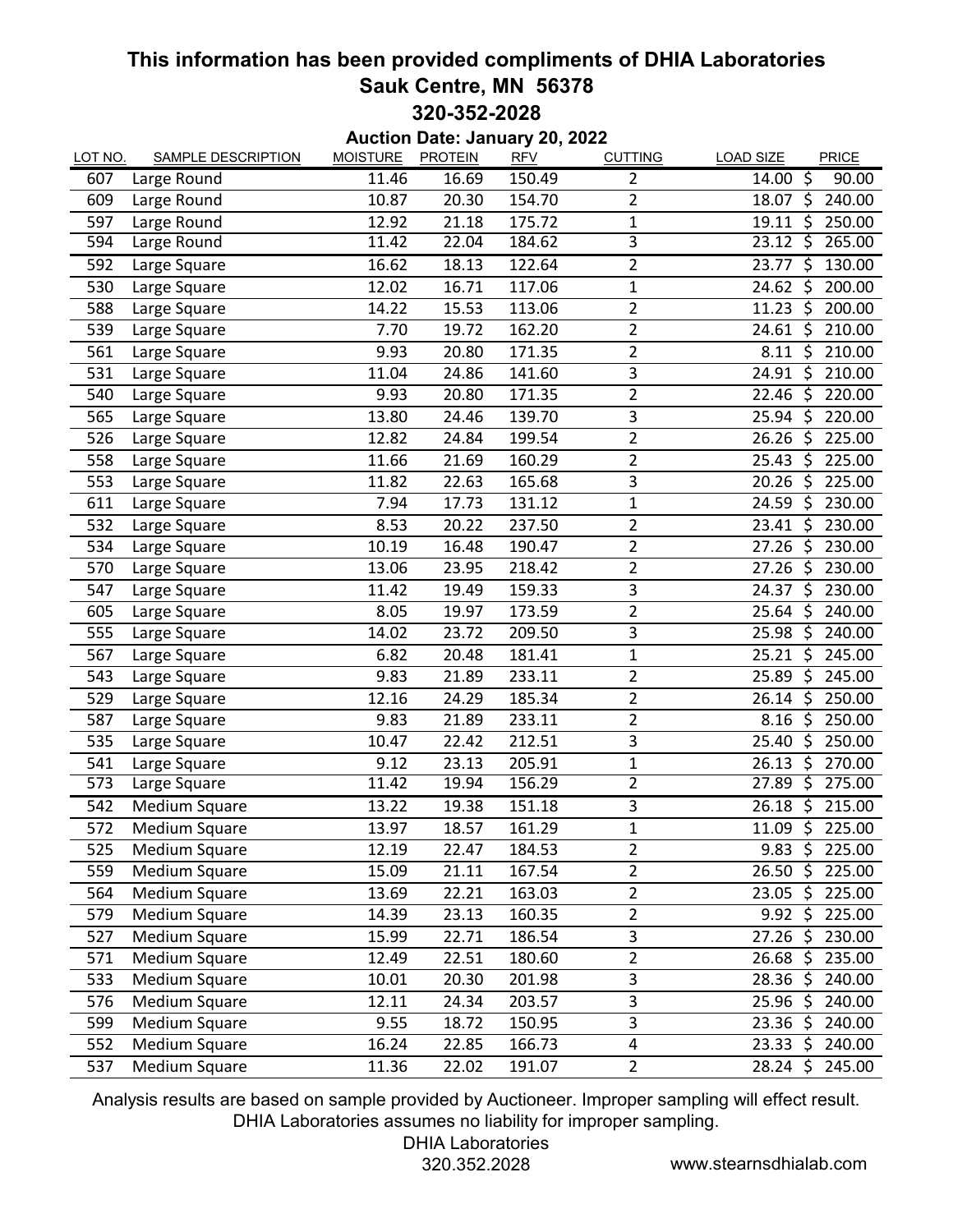**Auction Date: January 20, 2022**

|            |                                |                 | AUCHON DAIB. JANUALY ZU, ZUZZ |            |                |                      |         |                 |
|------------|--------------------------------|-----------------|-------------------------------|------------|----------------|----------------------|---------|-----------------|
| LOT NO.    | <b>SAMPLE DESCRIPTION</b>      | <b>MOISTURE</b> | <b>PROTEIN</b>                | <u>RFV</u> | <b>CUTTING</b> | <b>LOAD SIZE</b>     |         | PRICE           |
| 577        | Medium Square                  | 8.92            | 23.18                         | 194.17     | $\overline{2}$ | $25.13$ \$           |         | 245.00          |
| 604        | Medium Square                  | 13.14           | 21.20                         | 175.51     | 3              | 23.27                | \$      | 245.00          |
| 603        | <b>Medium Square</b>           | 17.20           | 19.85                         | 188.16     | $\overline{4}$ |                      |         | 26.62 \$ 265.00 |
| 586        | Large Round                    | 13.22           | 7.16                          | 67.64      | Grass 1        | 9.37                 | -\$     | 140.00          |
| 574        | Large Round                    | 14.47           | 10.10                         | 70.26      | Grass 1        | 9.78                 | \$      | 145.00          |
| 560        | Large Round                    | 12.89           | 7.66                          | 90.37      | Grass 1        | 6.25                 | \$      | 150.00          |
| 606        | Large Round                    | 35.29           | 12.40                         | 93.61      | Grass 2        | 13.94 \$             |         | 160.00          |
| 593        | Large Round                    | 14.46           | 7.46                          | 68.36      | Grass 1        | 19.20                | -\$     | 170.00          |
| 578        | Large Round                    | 34.00           | 13.51                         | 89.15      | Grass 2        | 13.99 \$             |         | 170.00          |
| 582        | Large Round                    | 13.86           | 5.74                          | 63.25      | Grass 1        | 18.55                | S.      | 175.00          |
| 596        | Large Round                    | 15.88           | 3.65                          | 60.63      | Grass 1        | 22.42 \$             |         | 175.00          |
| 595        | Large Round                    | 15.32           | 2.94                          | 57.84      | Grass 1        | 21.59                | -\$     | 200.00          |
| 546        | Large Round                    | 11.86           | 3.40                          | 75.51      | Grass 1        | 17.90                | \$      | 220.00          |
| 544        | Large Round                    | 13.39           | 10.04                         | 95.99      | Grass 2        | 25.63                | Ŝ.      | 220.00          |
| 545        | Large Round                    | 13.05           | 9.78                          | 102.00     | Grass 2        | 25.27                | -\$     | 230.00          |
| 548        | Large Round                    | 13.13           | 9.97                          | 103.60     | Grass 2        | 25.23                | \$      | 250.00          |
| 528        | Large Round                    | 11.71           | 16.61                         | 123.70     | Mixed 1        | 20.21 \$             |         | 210.00          |
| 556        | Large Round                    | 13.70           | 17.50                         | 163.87     | Mixed 2        | $25.14$ \$           |         | 210.00          |
| 585        | Large Round                    | 13.10           | 17.23                         | 137.87     | Mixed 2        | 24.62                | $\zeta$ | 225.00          |
| 598        | Large Round                    | 15.28           | 17.33                         | 121.14     | Mixed 1&2      | 20.82 \$             |         | 240.00          |
| 590        | Large Round                    | 13.09           | 20.43                         | 143.64     | Mixed 2        | 19.23                | \$      | 255.00          |
| 554        | Medium Square                  | 12.88           | 16.78                         | 121.04     | Mixed 4        | 17.27                | \$      | 210.00          |
| 580        | Medium Square                  | 15.79           | 17.10                         | 111.28     | Mixed 2&3      | 21.80                | \$      | 215.00          |
| 600        | Medium Square                  | 16.38           | 25.57                         | 128.42     | Mixed 4        | 22.64 \$             |         | 235.00          |
| 568        | Medium Square                  | 10.10           | 25.88                         | 189.73     | Mixed 4        | $25.94$ \$           |         | 250.00          |
| 591        | Large Square                   |                 | <b>STRAW</b>                  |            |                | 41 Bales             | \$      | 87.50           |
| 589        | Large Square                   |                 | <b>STRAW</b>                  |            |                | 22.83                | \$      | 95.00           |
| 536        | Large Square                   |                 | <b>STRAW</b>                  |            |                | 23.93                | \$      | 100.00          |
| 522        | Large Square                   |                 | <b>STRAW</b>                  |            |                | 24.34                | \$      | 110.00          |
| 523        | Large Square                   |                 | <b>STRAW</b>                  |            |                | 24.38                | \$      | 110.00          |
| 538        | Large Square                   |                 | <b>STRAW</b>                  |            |                | 23.99                | \$      | 110.00          |
| 550        | Large Square                   |                 | <b>STRAW</b>                  |            |                | 24.38                | \$      | 110.00          |
| 551        | Large Square                   |                 | <b>STRAW</b>                  |            |                | 24.32                | \$      | 120.00          |
| 557        | Large Square                   |                 | <b>STRAW</b>                  |            |                | 25.05                | \$      | 120.00          |
| 562        | Medium Square                  |                 | <b>STRAW</b>                  |            |                | 54 Bales             | \$      | 35.00           |
| 569        | Medium Square                  |                 | <b>STRAW</b>                  |            |                | 51 Bales             | \$      | 35.00           |
| 563        | Medium Square                  |                 | <b>STRAW</b>                  |            |                | 60 Bales             | \$      | 37.50           |
|            |                                |                 |                               |            |                |                      | \$      |                 |
| 566<br>608 | Medium Square<br>Medium Square |                 | <b>STRAW</b><br><b>STRAW</b>  |            |                | 51 Bales<br>36 Bales | \$      | 37.50<br>42.50  |
|            |                                |                 |                               |            |                |                      |         |                 |
| 610        | Medium Square                  |                 | <b>STRAW</b>                  |            |                | 36 Bales             | \$      | 42.50           |
| 602        | Medium Square                  |                 | <b>STRAW</b>                  |            |                | 72 Bales             | \$      | 46.00           |
| 575        | Medium Square                  |                 | <b>STRAW</b>                  |            |                | 78 Bales             | \$      | 52.00           |
| 601        | Medium Square                  |                 | <b>STRAW</b>                  |            |                | 26.33                | \$      | 125.00          |
| 581        | None Given                     |                 | <b>STRAW</b>                  |            |                | 72 Bales             | \$      | 25.00           |
| 549        | None Given                     |                 | <b>STRAW</b>                  |            |                | 63 Bales             | \$      | 45.00           |

Analysis results are based on sample provided by Auctioneer. Improper sampling will effect result. DHIA Laboratories assumes no liability for improper sampling.

DHIA Laboratories

320.352.2028 www.stearnsdhialab.com